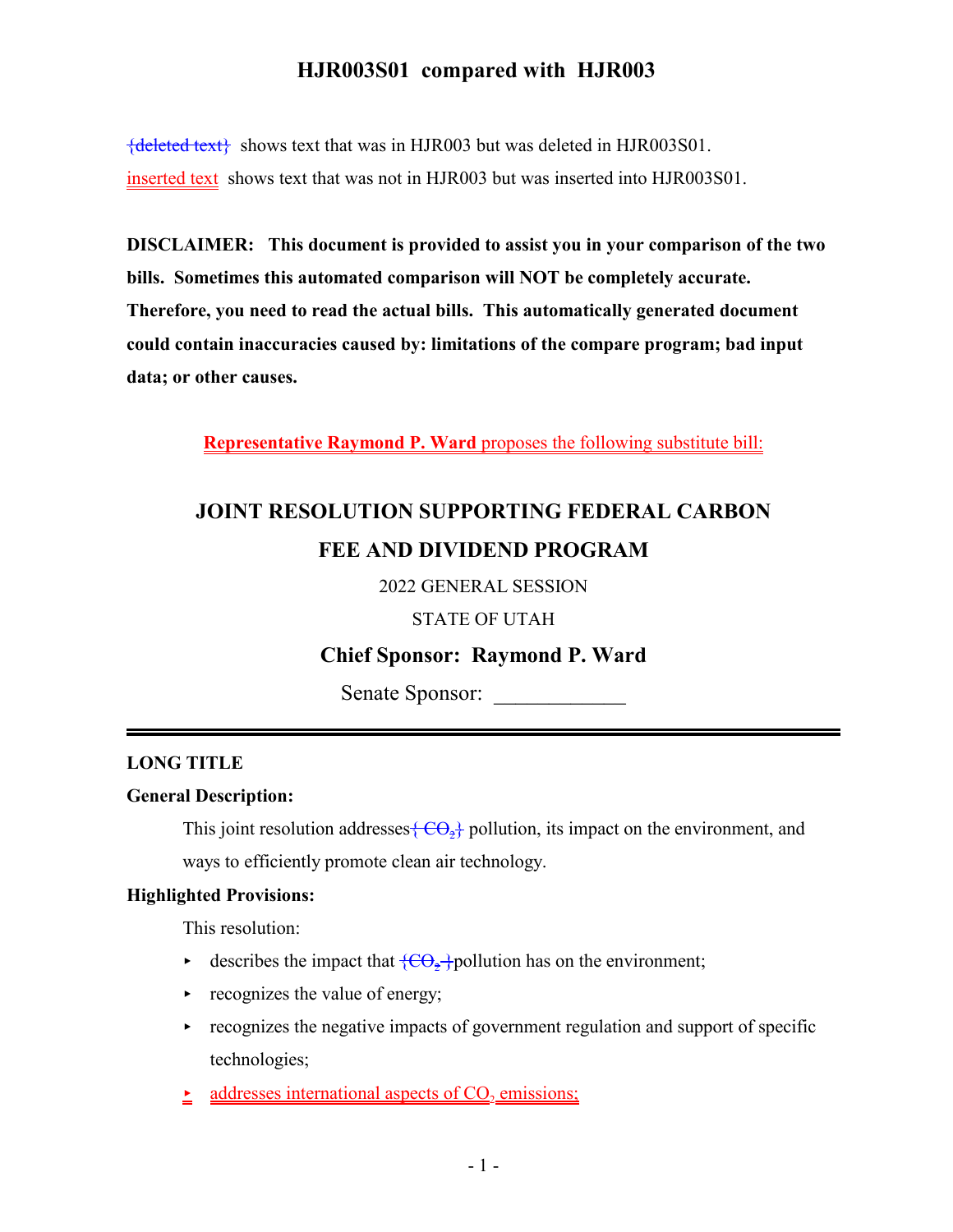- supports the use of nation-wide border adjusted carbon fees and dividends as the best way to encourage the development of clean energy technologies;
- supports the principle of coupling a border adjusted carbon fee and dividend program with a decrease of individual regulations on and government support for individual industry segments or specific companies;
- $\rightarrow$  opposes any requirement of reparations from the fossil fuel industry; and
- < supports a loosening of federal requirements placed on the mining industry to facilitate acquisition of the minerals needed for clean energy technologies.

#### **Special Clauses:**

None

*Be it resolved by the Legislature of the state of Utah:*

 $\underline{\text{WHEREAS}}$ ,  $\text{CO}_2$  is produced by large industries and small industries, and each of us as individuals in the products that we purchase and the energy that we use;

WHEREAS, CO<sub>2</sub> and other pollutants contribute to the warming of the environment;

WHEREAS, this global warming is not a hypothetical future, but is already happening, as evidenced by an increase in average temperature over the last 60 years by 1 degree Fahrenheit globally, 2 degrees Fahrenheit in Utah, and 7 degrees Fahrenheit in the Arctic Circle;

WHEREAS, on a global scale, continued warming will almost certainly lead to many unpredictable, but  $\frac{1}{6}$ adverse outcomes;

WHEREAS, on a local level, increased heat would certainly mean decreased snow in the winter and decreased available water supply due to increased evaporation losses in the summer;

WHEREAS, humanity could not have attained the current level of prosperity without the energy derived from fossil fuels, and abundant affordable energy is necessary for humanity to continue to survive and prosper;

WHEREAS, there are many possible paths forward to generate the needed energy, without creating  $CO<sub>2</sub>$  emissions, including:

- solar power with battery storage;
- on and off-shore wind power;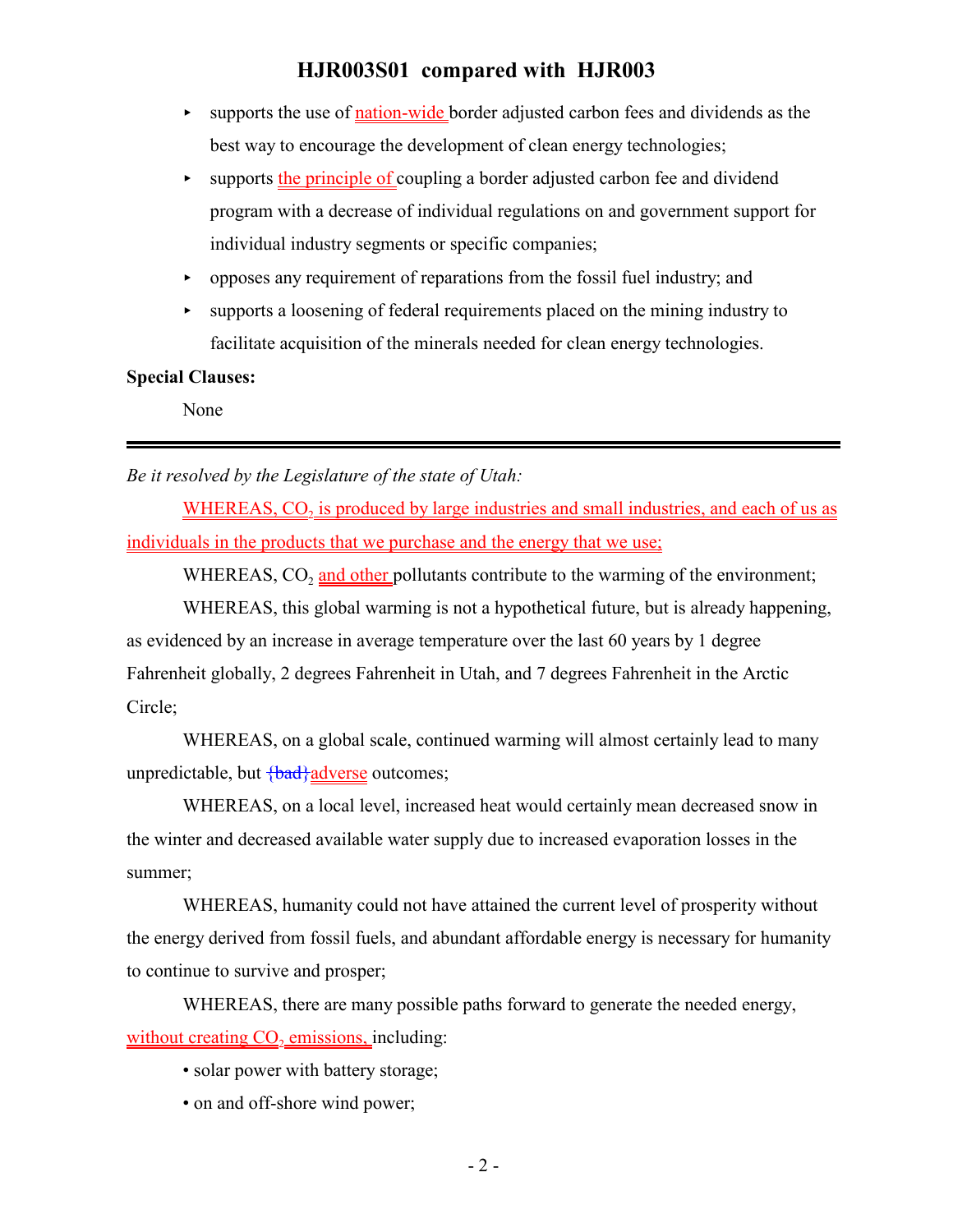- geothermal energy;
- {green}clean hydrogen production;
- $\{coal\}$ hydrocarbon production paired with carbon capture;
- nuclear energy;

• pump storage of intermittent forms of renewable energy; or

• other as yet unidentified technologies;

WHEREAS, instead of asking government {decisions that support specific technologies have not resulted in bureaucracies to guess which of these methods of producing clean energy would be the most effective and then to create arbitrary incentives for their preferred alternative, there would be a better chance of arriving at the best  $\frac{1}{1}$  to  $\frac{1}{1}$  can be prone to corruption;

WHEREAS, free market principles require that a producer pay for the damage caused by the pollution generated to manufacture the product that the producer sells;

WHEREAS, instead of making arbitrary regulations for each particular industry, asking <del>for}</del><u>outcome if</u> producers of CO<sub>2</sub> pollution <u>were required</u> to pay <del>{for the producer's}</del> <u>their</u> fair share of the damage caused <del>{and then letting}</del>by the CO<sub>2</sub> and, once the cost of the pollution is added in, allow individuals and private investors  $\{\text{in the private market}\}$  to choose which products they wish to purchase and invest in $\frac{1}{3}$  is a better way to find and encourage the best clean energy technologies};

WHEREAS, to avoid increasing the burden on those least able to  $\frac{\text{bar}}{\text{bar}}$  bear the cost, it is not advisable to simply tax carbon, but rather to return the money collected from a carbon fee to the taxpayer via a dividend program;

WHEREAS, it is in the United States' strong national interest to remain the world's leading energy innovator and no other nation is as well suited for that role;

WHEREAS, to be effective, any national climate solution must hold other major emitters like China, Russia, and India accountable for their carbon pollution;

WHEREAS, these other countries often exploit their weaker environmental standards by sending cheaper products to the United States, at the expense of United States manufacturers, our workers, and the environment;

WHEREAS, United States manufacturers have made greater progress at lowering their emissions, so much so that they generate only one-third the carbon emissions of China's